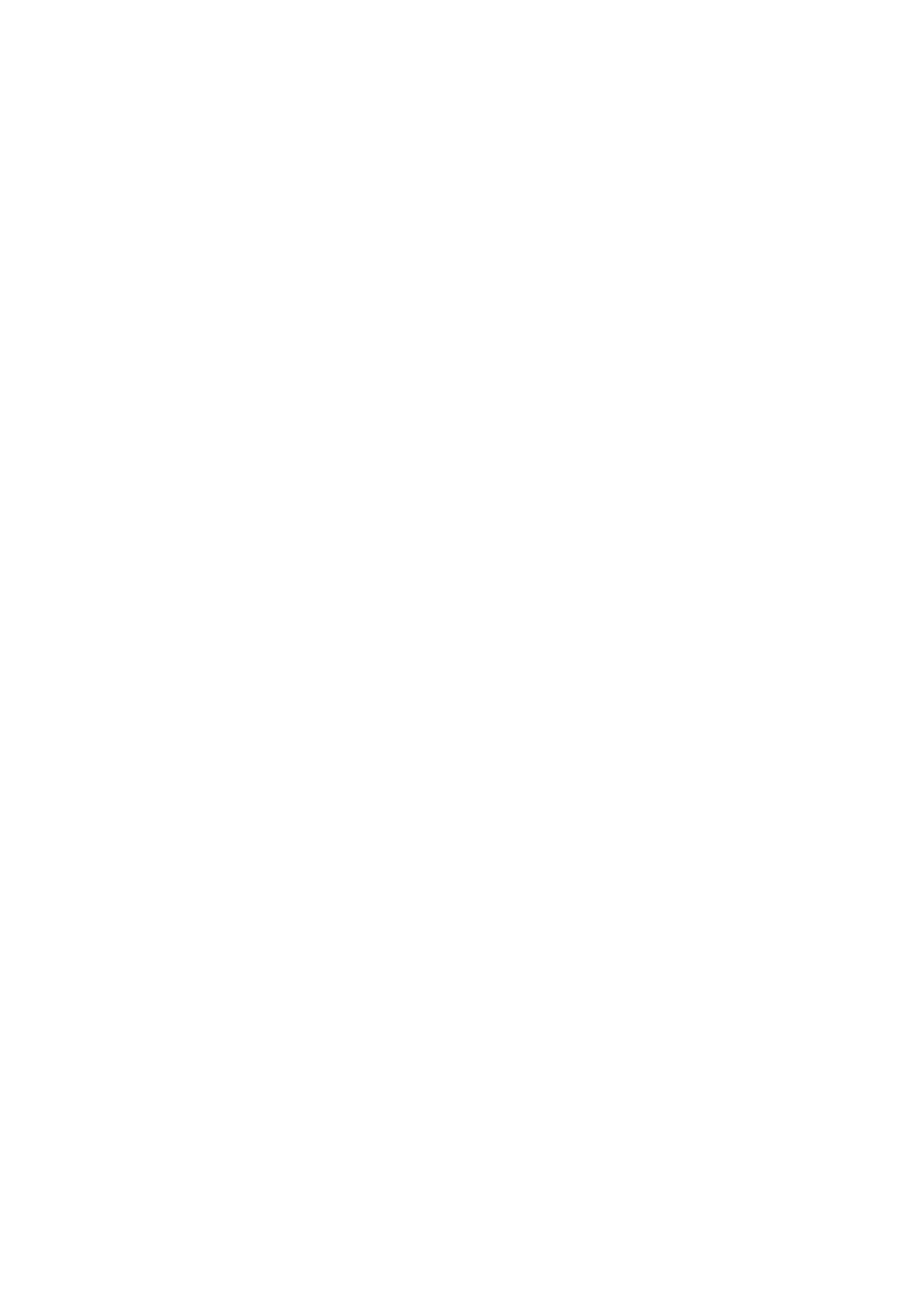## **Transient Voltage Suppressors DO-214AB/SMC Package**



**MERITEK** 

# **SPECIFICATIONS(CONTINUED)**

| <b>Part Number</b> |                 | <b>Device</b><br><b>Marking</b><br>Code |                 | <b>Reverse</b><br>Stand-<br>Off<br>Voltage | <b>Breakdown</b><br><b>Voltage</b><br>Min. $@I_T$ | <b>Breakdown</b><br><b>Voltage</b><br>Max. $@I_T$ | <b>Test</b><br><b>Current</b> | <b>Maximum</b><br>Clamping<br><b>Voltage</b><br>$@$ $I_{PP}$ | Peak<br><b>Pulse</b><br><b>Current</b> | <b>Reverse</b><br>Leakage<br>@V <sub>RWM</sub> |
|--------------------|-----------------|-----------------------------------------|-----------------|--------------------------------------------|---------------------------------------------------|---------------------------------------------------|-------------------------------|--------------------------------------------------------------|----------------------------------------|------------------------------------------------|
| <b>Uni-Polar</b>   | <b>Bi-Polar</b> | Uni                                     | Bi              | $V_{RWM}(V)$                               | $V_{BRMIN.}$ (V)                                  | $V_{BRMAX}$ (V)                                   | $I_T(mA)$                     | $V_c(V)$                                                     | $I_{PP}(A)$                            | $I_R(\mu A)$                                   |
| 1.5SMC16A          | 1.5SMC16CA      | 16A                                     | 16C             | 13.60                                      | 15.20                                             | 16.80                                             | 1                             | 22.5                                                         | 67.6                                   | $\mathbf{1}$                                   |
| 1.5SMC18A          | 1.5SMC18CA      | 18A                                     | 18 <sub>C</sub> | 15.30                                      | 17.10                                             | 18.90                                             | $\mathbf{1}$                  | 25.2                                                         | 60.3                                   | $\mathbf{1}$                                   |
| 1.5SMC20A          | 1.5SMC20CA      | 20A                                     | 20 <sub>C</sub> | 17.10                                      | 19.00                                             | 21.00                                             | $\mathbf{1}$                  | 27.7                                                         | 54.9                                   | 1                                              |
| 1.5SMC22A          | 1.5SMC22CA      | 22A                                     | <b>22C</b>      | 18.80                                      | 20.90                                             | 23.10                                             | 1                             | 30.6                                                         | 49.7                                   | $\mathbf{1}$                                   |
| 1.5SMC24A          | 1.5SMC24CA      | 24A                                     | 24C             | 20.50                                      | 22.80                                             | 25.20                                             | $\mathbf{1}$                  | 33.2                                                         | 45.8                                   | $\mathbf{1}$                                   |
| 1.5SMC27A          | 1.5SMC27CA      | 27A                                     | 27C             | 23.10                                      | 25.70                                             | 28.40                                             | $\mathbf 1$                   | 37.5                                                         | 40.5                                   | $\mathbf{1}$                                   |
| 1.5SMC30A          | 1.5SMC30CA      | 30A                                     | 30C             | 25.60                                      | 28.50                                             | 31.50                                             | $\mathbf{1}$                  | 41.4                                                         | 36.7                                   | $\mathbf{1}$                                   |
| 1.5SMC33A          | 1.5SMC33CA      | 33A                                     | 33C             | 28.20                                      | 31.40                                             | 34.70                                             | $\mathbf{1}$                  | 45.7                                                         | 33.3                                   | $\mathbf{1}$                                   |
| 1.5SMC36A          | 1.5SMC36CA      | 36A                                     | 36C             | 30.80                                      | 34.20                                             | 37.80                                             | $\mathbf{1}$                  | 49.9                                                         | 30.5                                   | $\mathbf{1}$                                   |
| 1.5SMC39A          | 1.5SMC39CA      | 39A                                     | 39C             | 33.30                                      | 37.10                                             | 41.00                                             | $\mathbf{1}$                  | 53.9                                                         | 28.2                                   | $\mathbf{1}$                                   |
| 1.5SMC43A          | 1.5SMC43CA      | 43A                                     | 43C             | 36.80                                      | 40.90                                             | 45.20                                             | $\mathbf 1$                   | 59.3                                                         | 25.6                                   | $\mathbf{1}$                                   |
| 1.5SMC47A          | 1.5SMC47CA      | 47A                                     | 47C             | 40.20                                      | 44.70                                             | 49.40                                             | $\mathbf{1}$                  | 64.8                                                         | 23.5                                   | $\mathbf{1}$                                   |
| 1.5SMC51A          | 1.5SMC51CA      | 51A                                     | 51C             | 43.60                                      | 48.50                                             | 53.60                                             | $\mathbf{1}$                  | 70.1                                                         | 21.7                                   | $\mathbf{1}$                                   |
| 1.5SMC56A          | 1.5SMC56CA      | 56A                                     | 56C             | 47.80                                      | 53.20                                             | 58.80                                             | $\mathbf{1}$                  | 77.0                                                         | 19.7                                   | $\mathbf{1}$                                   |
| 1.5SMC62A          | 1.5SMC62CA      | 62A                                     | 62C             | 53.00                                      | 58.90                                             | 65.10                                             | 1                             | 85.0                                                         | 17.9                                   | 1                                              |
| 1.5SMC68A          | 1.5SMC68CA      | 68A                                     | 68C             | 58.10                                      | 64.60                                             | 71.40                                             | $\mathbf{1}$                  | 92.0                                                         | 16.5                                   | 1                                              |
| 1.5SMC75A          | 1.5SMC75CA      | 75A                                     | 75C             | 64.10                                      | 71.30                                             | 78.80                                             | $\mathbf{1}$                  | 103.0                                                        | 14.8                                   | $\mathbf{1}$                                   |
| 1.5SMC82A          | 1.5SMC82CA      | 82A                                     | 82C             | 70.10                                      | 77.90                                             | 86.10                                             | $\mathbf{1}$                  | 113.0                                                        | 13.5                                   | $\mathbf{1}$                                   |
| 1.5SMC91A          | 1.5SMC91CA      | 91A                                     | 91C             | 77.80                                      | 86.50                                             | 95.50                                             | $\mathbf{1}$                  | 125.0                                                        | 12.2                                   | $\mathbf{1}$                                   |
| 1.5SMC100A         | 1.5SMC100CA     | 68A                                     | 100C            | 85.50                                      | 95.00                                             | 105.00                                            | 1                             | 137.0                                                        | 11.1                                   | 1                                              |
| 1.5SMC110A         | 1.5SMC110CA     | 75A                                     | 110C            | 94.00                                      | 105.00                                            | 116.00                                            | $\mathbf 1$                   | 152.0                                                        | 10.0                                   | 1                                              |
| 1.5SMC120A         | 1.5SMC120CA     | 120A                                    | 120C            | 102.00                                     | 114.00                                            | 126.00                                            | $\mathbf{1}$                  | 165.0                                                        | 9.2                                    | $\mathbf{1}$                                   |
| 1.5SMC130A         | 1.5SMC130CA     | 130A                                    | 130C            | 111.00                                     | 124.00                                            | 137.00                                            | $\mathbf{1}$                  | 179.0                                                        | 8.5                                    | $\mathbf{1}$                                   |
| 1.5SMC150A         | 1.5SMC150CA     | 150A                                    | 150C            | 128.00                                     | 143.00                                            | 158.00                                            | $\mathbf{1}$                  | 207.0                                                        | 7.3                                    | $\mathbf{1}$                                   |
| 1.5SMC160A         | 1.5SMC160CA     | 160A                                    | 160C            | 136.00                                     | 152.00                                            | 168.00                                            | 1                             | 219.0                                                        | 6.9                                    | 1                                              |
| 1.5SMC170A         | 1.5SMC170CA     | 170A                                    | 170C            | 145.00                                     | 162.00                                            | 179.00                                            | $\mathbf 1$                   | 234.0                                                        | 6.5                                    | $\mathbf{1}$                                   |
| 1.5SMC180A         | 1.5SMC180CA     | 180A                                    | 180C            | 154.00                                     | 171.00                                            | 189.00                                            | 1                             | 246.0                                                        | 6.2                                    | $\mathbf{1}$                                   |
| 1.5SMC200A         | 1.5SMC200CA     | 200A                                    | 200C            | 171.00                                     | 190.00                                            | 210.00                                            | 1                             | 274.0                                                        | $5.5\,$                                |                                                |
| 1.5SMC220A         | 1.5SMC220CA     | 220A                                    | 220C            | 185.00                                     | 209.00                                            | 231.00                                            | 1                             | 328.0                                                        | 4.6                                    | $\mathbf{1}$                                   |
| 1.5SMC250A         | 1.5SMC250CA     | 250A                                    | 250C            | 214.00                                     | 237.00                                            | 263.00                                            | 1                             | 344.0                                                        | 4.4                                    | 1                                              |
| 1.5SMC300A         | 1.5SMC300CA     | 300A                                    | 300C            | 256.00                                     | 285.00                                            | 315.00                                            | $\mathbf{1}$                  | 414.0                                                        | 3.7                                    | 1                                              |
| 1.5SMC350A         | 1.5SMC350CA     | 350A                                    | 350C            | 300.00                                     | 332.00                                            | 368.00                                            | 1                             | 482.0                                                        | 3.2                                    | $\mathbf{1}$                                   |
| 1.5SMC400A         | 1.5SMC400CA     | 400A                                    | 400C            | 342.00                                     | 380.00                                            | 420.00                                            | 1                             | 548.0                                                        | 2.8                                    | $\mathbf{1}$                                   |
| 1.5SMC440A         | 1.5SMC440CA     | 440A                                    | 440C            | 376.00                                     | 418.00                                            | 462.00                                            | 1                             | 602.0                                                        | 2.5                                    | 1                                              |
| 1.5SMC480A         | 1.5SMC480CA     | 480A                                    | 480C            | 408.00                                     | 456.00                                            | 504.00                                            | 1                             | 658.0                                                        | 2.3                                    | $\mathbf{1}$                                   |
| 1.5SMC510A         | 1.5SMC510CA     | 510A                                    | 510C            | 434.00                                     | 485.00                                            | 535.00                                            | $\mathbf{1}$                  | 698.0                                                        | 2.1                                    | 1                                              |
| 1.5SMC530A         | 1.5SMC530CA     | 530A                                    | 530C            | 477.00                                     | 503.50                                            | 556.50                                            | 1                             | 725.0                                                        | 2.1                                    | $\mathbf{1}$                                   |
| 1.5SMC540A         | 1.5SMC540CA     | 540A                                    | 540C            | 486.00                                     | 513.00                                            | 567.00                                            | $\mathbf{1}$                  | 740.0                                                        | 2.0                                    | 1                                              |
| 1.5SMC550A         | 1.5SMC550CA     | 550A                                    | 550C            | 495.00                                     | 522.50                                            | 577.50                                            | 1                             | 760.0                                                        | 2.0                                    | $\mathbf{1}$                                   |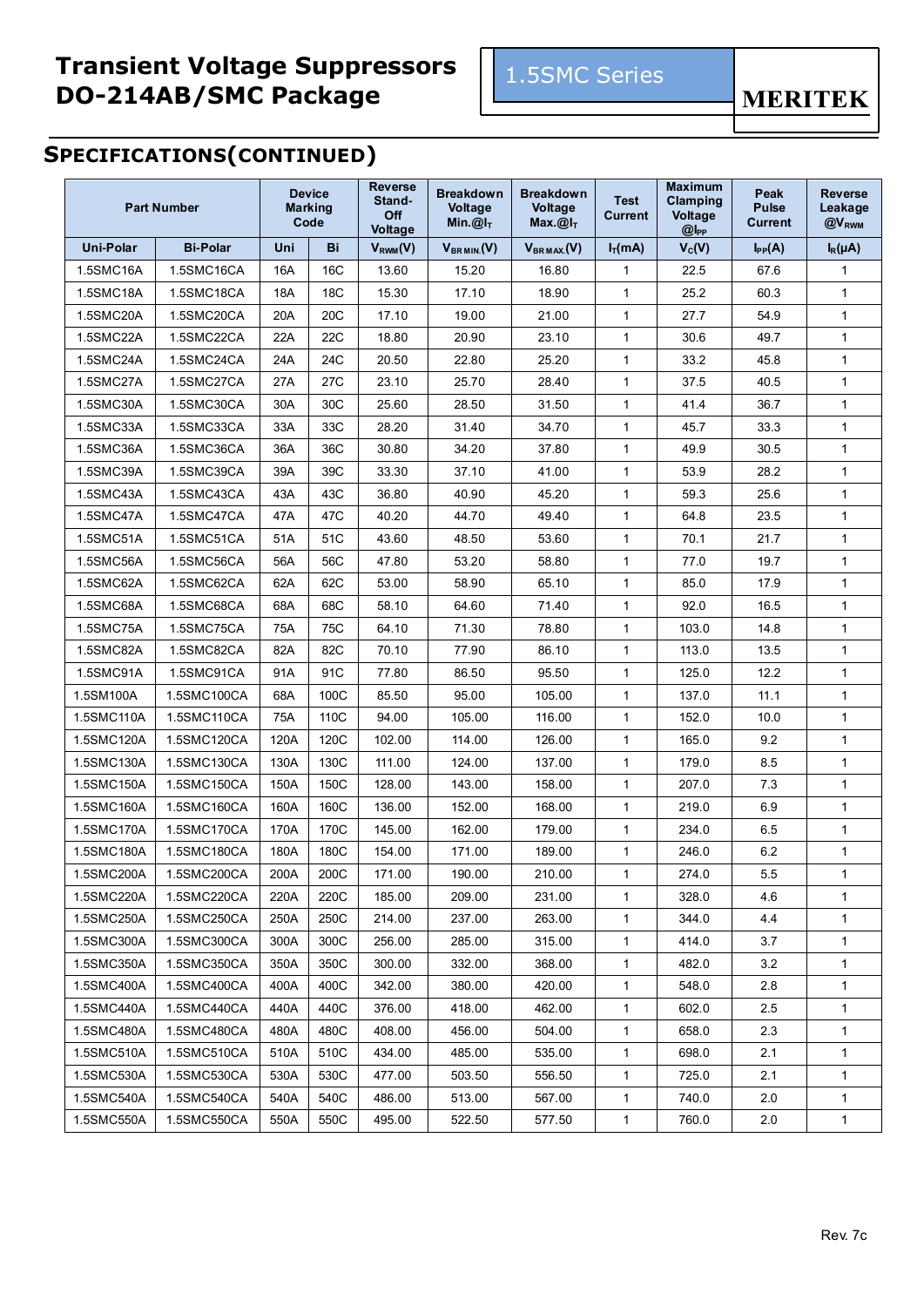### **Transient Voltage Suppressors DO-214AB/SMC Package**

#### **RATING AND CHARACTERISTIC CURVES**







Figure 5. Steady Power Dissipation Derating Curve



1.5SMC Series

#### **MERITEK**



Figure 3. Pulse Waveform **Figure 4. Tyoical Junctino Capacitance** 



Figure 6. Maximum Non-Repetitive Forward Surge Current Uni-Directional Only